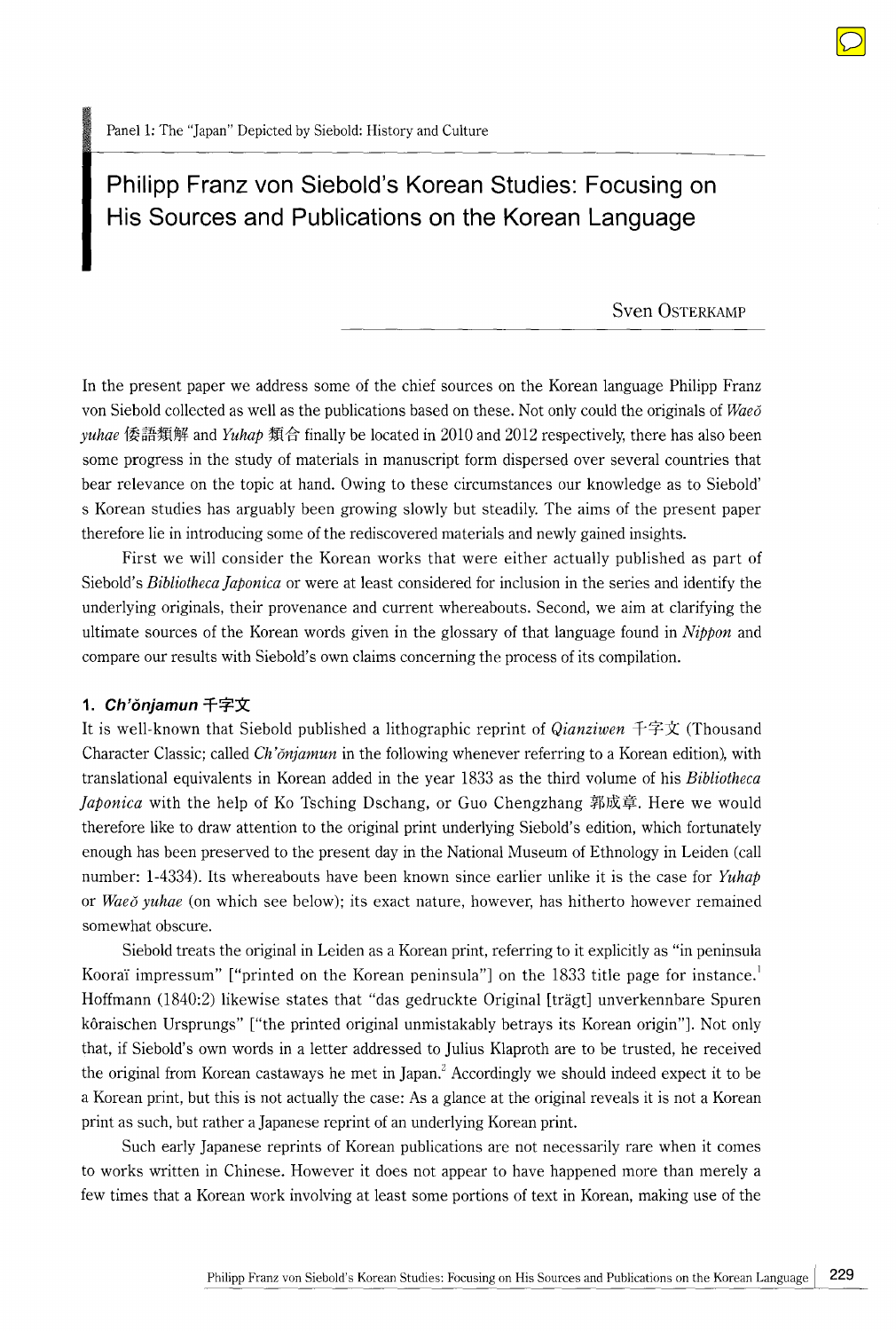Korean alphabet, was reprinted in Japan. The medical encyclopedia *Tongǔi bogam* 東醫寶鑑 (text in *han'gŭl* is however restricted to the section on infusions, entitled "t'angaek-p'yŏn" 湯液篇) may serve as an example here, but there are also at least two different reprints of Korean editions of the *Qianziwen.* Both are based on what is known as *Sokpong Ch'onjamun* 石峯千字文, featuring the calligraphy of celebrated Han Ho 韓濩 (1543-1605, whose nom de plume is Sŏkpong 石峯). Possibly owing to the fact that they are both bibliographical rarities, neither of these appears to have been mentioned in the context of Siebold up to now.

The first of the two has long been introduced to scholarship by Maema (1937: 88-90) among others. It carries a postscript dated Enp6 3 (i.e. 1675), which relates the circumstances that led to this reprint carried out in Edo. It is precisely this edition Siebold succeeded to procure in Japan. The title at the beginning of the main text is simply given as *Senjimon/Ch'onjamun*  $\pm \neq \pm \infty$  and the central fold merely says  $\frac{Sen}{Ch}$  on  $\pm$ ; according to the title slip of the Leiden copy it also appears to have been known as *Bushū Senmonji* 武州千文字 ("The Thousand Characters [printed in] the province of Musashi"). In the Leiden catalogues (Siebold/Hoffmann 1845: 20, no. 330; Serrurier 1896: 29, no. 98), however, it is called [Senjimon ōhon]<sup>3</sup> 千字文大本 throughout (which is purely descriptive, referring to the large format of the print), so that sources vary with regard to this point to quite some extent.<sup>4</sup>

The second is entitled *Chosen Senjimon* 朝鮮千字文 and was published by the Osaka-based Sekishōkaku 赤松閣, carved in hollow relief. There is no indication as to the date of publication, but this edition likely dates from the mid-18th century, i.e. from the time when Hirase Tessai 平瀨徹 斎 (alias Chigusaya Shin' emon 千草屋新右衛門, as also indicated in the colophon here), proprietor of Sekishōkaku, can be demonstrated to have been in active business.<sup>5</sup> It is this reprint missionary Walter Henry Medhurst appended to his English translation of *Waeo yuhae* 倭語類解 (on which see below) published under the title of *Translation of a comparative vocabulary of the Chinese, Corean, and Japanese languages* (or 朝鮮偉國字彙; Batavia 1835).

Now as both Siebold and Hoffmann admitted themselves afterwards,<sup>6</sup> there were already countless errors present in the original. And indeed, if we compare the 1833 edition with the original, it becomes clear that almost all of the errors found in the former were in fact already present in the latter, so that the overall number of errors increased only relatively little. It is the omission of entire syllable blocks in *han 'gul* that stand out among the errors observed, and as a collation of these two texts with an original Korean print reveals, almost exactly one third of all syllable blocks (946 out of 2,821, according to our own tentative count) that are supposed to be there are missing in the Japanese reprint.<sup>7</sup>

As stated above we are dealing with a Japanese reprint here, which is highly unlikely to derive from Korean castaways. While there have long been good reasons to doubt such a provenance, a recent discovery among the manuscripts kept in the Brandenstein Archive now provides us with a decisive piece of evidence that this is not correct after all. Namely there is a Latin language draft of a bibliographical introduction to the third and fourth volumes of *Bibliotheca ]aponica,* which shows quite some overlap with Siebold (1841: 6-8) or *Nippon* (VII: 10f.).<sup>8</sup> Now in this manuscript there is no reference to Korean castaways at all in the passage on the original's provenance, but instead we are told explicitly that it was obtained from the Dutch interpreter Namura Sanjiro  $A\#E\mathcal{K}$ . Still, the manuscript continues, claiming that Namura obtained this work from Korea, which again is difficult to accept. Then however it may well be the case that Siebold himself believed this to be true.

I'

I I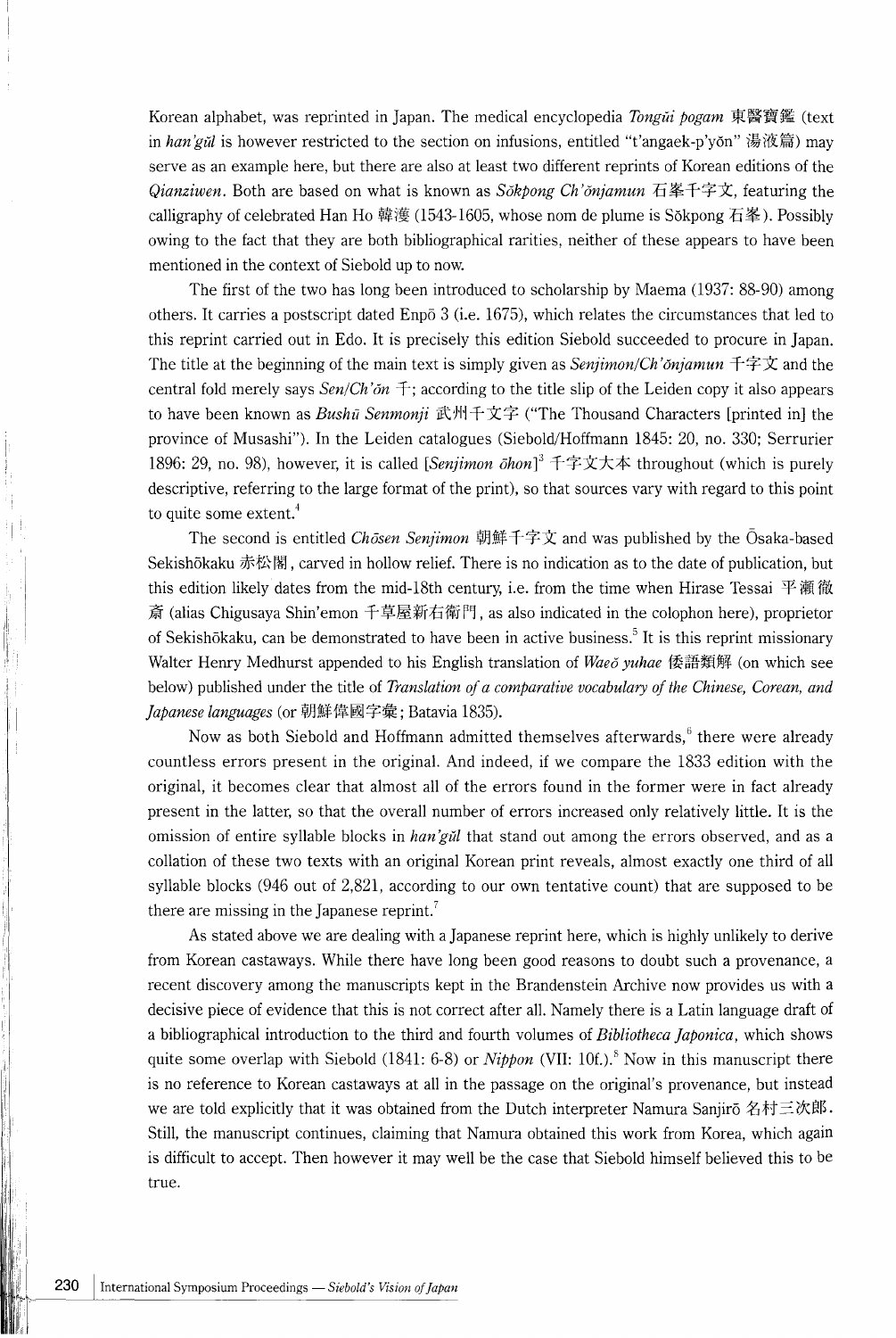### 2. Yuhap 類合

Next there is *Yuhap* 類合, published in 1838 as the fourth volume of the *Bibliotheca Japonica* series and likewise included in fascicles 7/8 of *Nippon* published in the following year. What Siebold himself has to say about the provenance of the original is as follows:

Das oben gegebene Wörterverzeichniss war bereits zum Drucke befördert, als uns das gegenwärtige *Lui hŏ*, eine bei weiten vollständigere Sammlung kôraischer Wörter durch Freiherrn von ScHILLING-CANSTADT mitgetheilt wurde. Dieser verdienstvolle Gelehrte hatte das Buch von seiner Reise, welche er auf Befehl der Kaiserlich Russischen Regirung in 1832 nach Kiachta unternahm, mitgebracht. Er verdankte es dem Pater HYACINTH, Archimandrit der Mission zu Peking, der es daselbst von k6raischen Gesandten erhalten hatte. *(Nippon* VII: 61) [The glossary given above had already been sent to press when the present *Lui ho*  $[=Yuhap]$ , a by far more exhaustive compilation of Korean words, was communicated to us by Baron Schilling von Canstadt. This meritorious scholar had brought the book back with him from his voyage to Kyakhta carried out on orders of the Imperial Russian Government in 1832. He owed it to father Hyacinth [ = Nikita Jakovlevic Bicurin (1777-1853)], archimandrite of the mission in Peking, who in turn had received it from Korean ambassadors.]

Owing to these lines the provenance of the original copy of *Yuhap* had always been known in considerably more detail than it is the case with *Ch 'onjamun.* The original, however, is not preserved in the collections in Leiden and its whereabouts had long been unknown. Fortunately however this author unexpectedly met with the original in late 2012, when examining materials on Korean in the possession of the Austrian National Library.

In fact it is already found as no. 144 in Endlicher's (1837: 136) catalogue, but his description is confined to just a few words and no title as such is indicated at all: "Koreanisches Vocabular. 1 *Heft in 8<sup>o</sup>"* ["A Korean vocabulary, one fascicle in octavo"]. This is in stark contrast for instance to the Japanese books acquired from Siebold in the same catalogue. The exact reasons for these circumstances are unknown, but they may be imagined as follows: In the case of Chinese books it was certainly within the capabilities of Endlicher himself-who among other things is known for his study of Chinese, having even published a grammar of that language in 1845-to compile the necessary entries for the catalogue; those entries concerning Japanese works however were merely taken straight from the list Siebold had compiled, as a comparison demonstrates beyond doubt. What is more, neither of the two witnesses of this list that survive until today contain anything corresponding to Endlicher's no. 144, whereas no. 143 or no. 145 for instance are found in both. $\degree$ Endlicher therefore had nothing to depend upon in terms of a bibliographical description of *Yuhap,*  which may be why his account does not go beyond stating that it is "A Korean vocabulary," not even quoting its title.

Be that as it may, it is certain that it became part of the Japanese collection just as the various books deriving from Siebold and had been assigned the call number "Jap. 119." At some point during the course of the 20th century, however, it was withdrawn from this collection-possibly because it simply is not a work of Japanese provenance-and put to rest in the stacks without being part of any collection at all, not even having received a new call number. Incidentally this is not the case anymore as the situation has changed since late 2012. It now goes by the name "Sin 7-C" and has become a member of the Chinese collection (sic!).

As one might expect it carries the signature of Schilling von Canstadt on the first page of the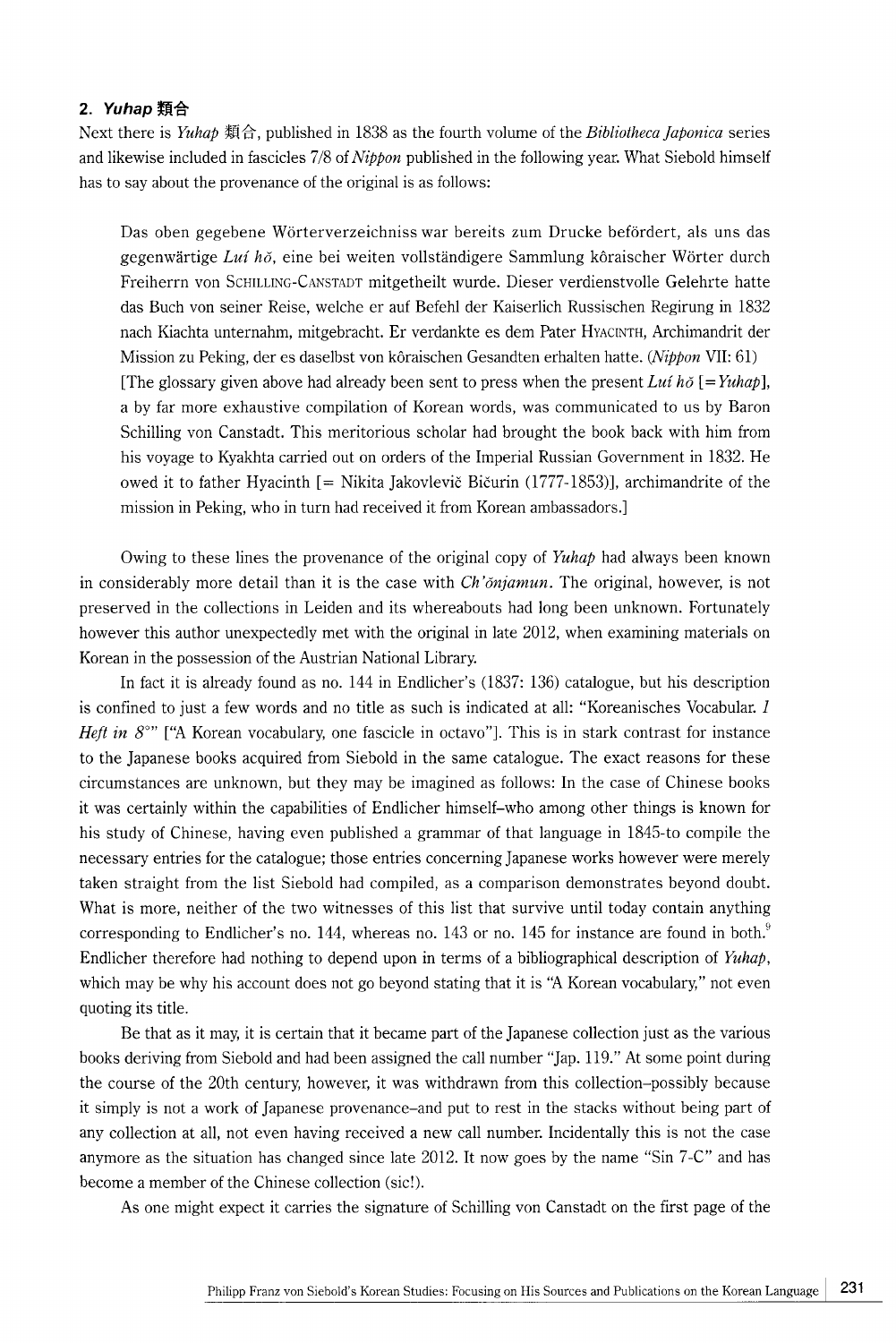main text. Considering the fact that this work is not found on the list of books prepared by Siebold it appears that it actually never was in Siebold's possession, but remained the property of Schilling until it became part of the collection in Vienna. When Siebold made use of it he apparently merely had it on loan from the Baron, rather than owning it himself. There can however be no doubt that Sin 7 -C is indeed what underlies the lithographic reprint published in 1838, as can be demonstrated by the following comparanda. All cases here involve portions of *han 'gul* letters that have become illegible or were lost entirely, likely reflecting worn printing blocks, and that subsequently have led to errors in the lithographic reprint.

|                                                      | original | 1838 edition | error                                                  |  |  |
|------------------------------------------------------|----------|--------------|--------------------------------------------------------|--|--|
| 彼피<br>(14v)                                          |          | 기役더          | $p'i$ 괴<br>$\rightarrow k \check{u} i \dot{\lrcorner}$ |  |  |
| 訪방<br>(17v)                                          |          | bi訪 刷        | pang 방<br>$\rightarrow$ nang $\downarrow$              |  |  |
| 驅子<br>(19r)                                          |          | 읎줃           | $ku +$<br>$\rightarrow$ na $\downarrow$                |  |  |
| (Courtesy of the Austrian National Library, Sin 7-C) |          |              |                                                        |  |  |

# 3. Waeo yuhae 倭語類解

The Korean-Japanese dictionary *Waeo yuhae* 倭語類解 had been known to Siebold from early on. Long before his *Nippon* began to be published, this work is already mentioned among the references to his treatise "Einige Worte uber den Ursprung der Japanesen" ["Some words on the origin of the Japanese"], the manuscript of which dates from a time briefly after his arrival in Japan in 1823. The draft version kept at Bochum University (call number: 1.145.001) has two additions to the list of references that are of interest here: First, we learn that "davon bestehen in Japan nur 2 Exemplare" ["there exist only two copies of this work in Japan"]; second, there is a later addition reading "Ich habe Hoffnung eines zu erhalten" ["I am hoping to obtain a copy"] (5r). It was however only considerably later that Siebold actually got hold of a copy of this work. According to a manuscript preserved in the Brandenstein Archives it was part of a collection of books, mostly Japanese prints, bought from Heinrich Bürger, which had arrived in Leiden in late 1838.<sup>10</sup> Naturally the questions arises how Burger managed to procure a copy of such a bibliographical rarity: previous scholarship mentioned merely two printed copies of this work world-wide, one each in Japan (Komazawa University, Takusoku bunko 濯足文庫) and Korea (National Library of Korea). Again it is the Latin manuscript referred to above that provides us with some precious details here: Here, Siebold states explicitly that it derives from the "collegio interpretum Japonicorum," or *tolken-collegie*, in Nagasaki.<sup>11</sup>

As is obvious from the following quote, Siebold had the intention to reprint this work as well and publish it as a volume within his *Bibliotheca ]aponica.* Without the help of Guo Chengzhang, however, who had already returned to Batavia in late 1835, this was all but impossible.<sup>12</sup>

Maxime dolemus, praecipuum librum Coraianum, cui Sinensis titulus *"Wei jii lui kiai"* scriptus est, sero a nobis esse cognitum, qua re impediti sumus, quominus hujus quoque exemplum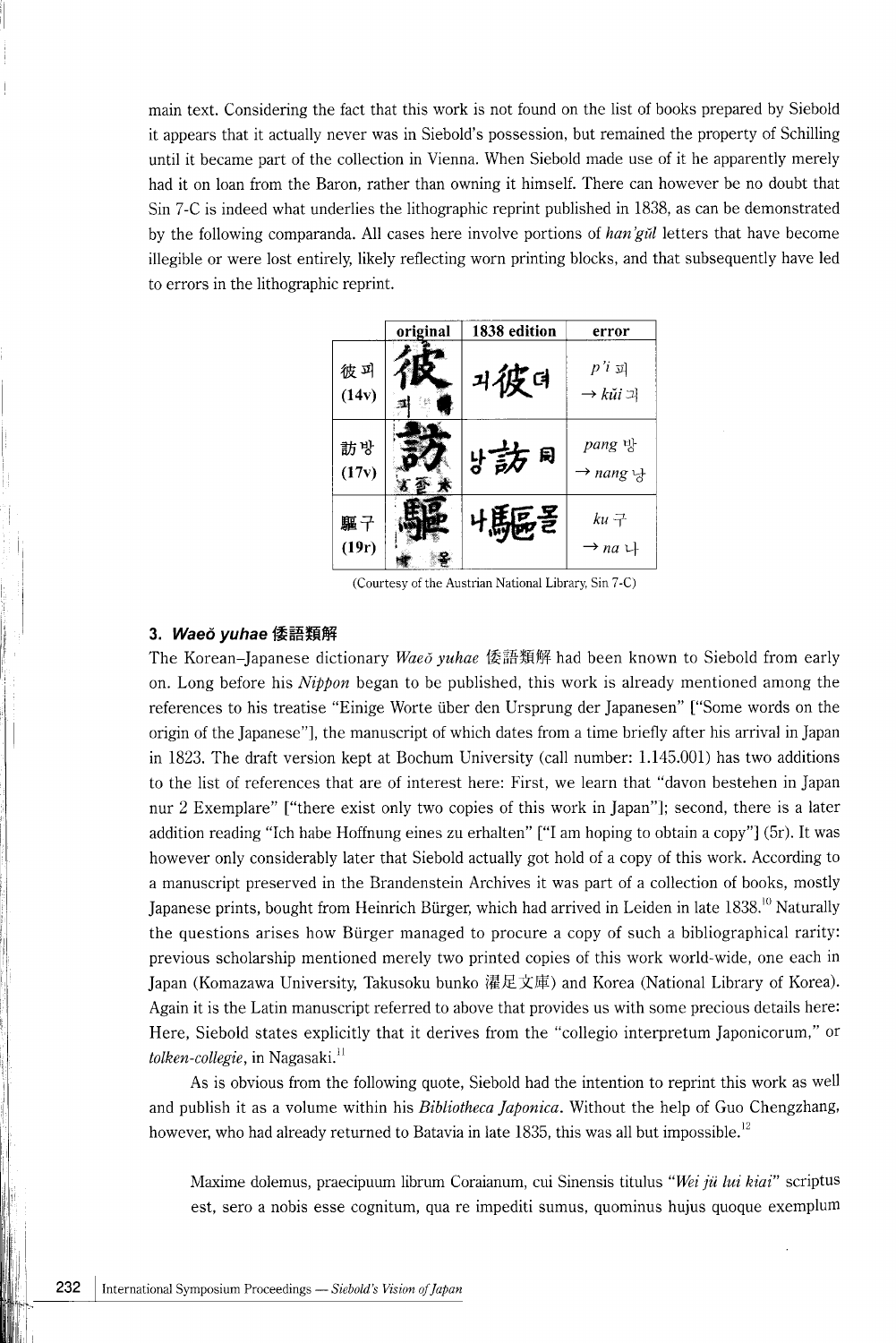exscriptum in Bibliotheca nostra Japonica traderemus. (Siebold 1841: 8)

[We very much regret that the extraordinary Korean book, entitled *Wei ju lui kiai* [=*Waeo*] *yuhae*] in Chinese, became known to us only late, which kept us from including a copy of it in our *Bibliotheca faponica.]* 

Now the later whereabouts of Siebold's copy of *Wae6 yuhae* had long been unknown, with Hamada (1977: 204) for instance stating that it is unclear whether it still exists in some place or another. Almost by chance however this author located the original in the Chinese collection of John Rylands Library, Manchester (call number: Chinese 435) in 2010.

The Chinese collection was bought in 1901 until when it formed part of the vast private library of Lord Lindsay, 25th Earl of Crawford, known as Bibliotheca Lindesiana. Accordingly we also find Siebold's former copy of *Waeŏ yuhae* in the catalogue of Chinese books compiled in 1895.<sup>13</sup> If we trace it further back in time we arrive at a time shortly after the death of Siebold, when his son Alexander sold parts of his father's collection to the British Museum. In the correspondence between the two parties spanning the years 1867-1868 reference is made to "a Corean Dictionary which my father had bought on his first voyage."<sup>14</sup> which however was not sold to the British Museum, but to Lord Lindsay through London-based bookseller Quaritch, who is also well known for buying up the stock of Siebold's *Nippon* that had been in Munich and selling a collated edition of that work.

Above we have already mentioned Medhurst and his *Translation of a comparative vocabulary of the Chinese, Corean, and Japanese languages* in passing, pointing out that he used de Sturler's copy of *Chosen Senjimon* for the appendix to that work. Now concerning the main text of the *Comparative vocabulary-* that is, a lithographic reprint including an English translation of *Wae6 yuhae-Hamada*  (1977: 204) had long assumed that Medhurst made use of the same copy of this work as the one that became part of Siebold's collection afterwards, and as a comparison of the Batavia reprint and the original preserved in Manchester conducted in 2010 revealed, Hamada's assumption was indeed correct. Thus, a number of textual problems in the reprint can for instance be demonstrated to derive from worm and other damage in Siebold's former copy.

# **4. The glossary of Korean in Nippon**

Lastly let us turn to the "Worterverzeichniss," or glossary of Korean, that is found in the second fascicle (published 1833) of *Nippon* and its sources as well as process of compilation. It altogether consists of about 560 entries, with many entries only found in the Romanized glossary, but not in its counterpart in original script (i.e. Chinese characters accompanied by their Japanese and Korean "readings" in *kana* and *han'gul* respectively).

|                  | in Romanization                               | in original script                                                      |
|------------------|-----------------------------------------------|-------------------------------------------------------------------------|
|                  | 453                                           | 454                                                                     |
| numbered items   |                                               | (The numbering goes up to 455, $\vert$ (No. 393 is missing again, while |
|                  | but nos. 393, 454 are missing.) <sup>15</sup> | the numbering goes up to 455.)                                          |
| unnumbered items |                                               |                                                                         |

Where does this glossary or more specifically the Korean words contained in it derive from? Siebold himself has to tell us the following in this respect:

Dem grössten Theile nach sind die Wörter durch mich und meine japanischen Freunde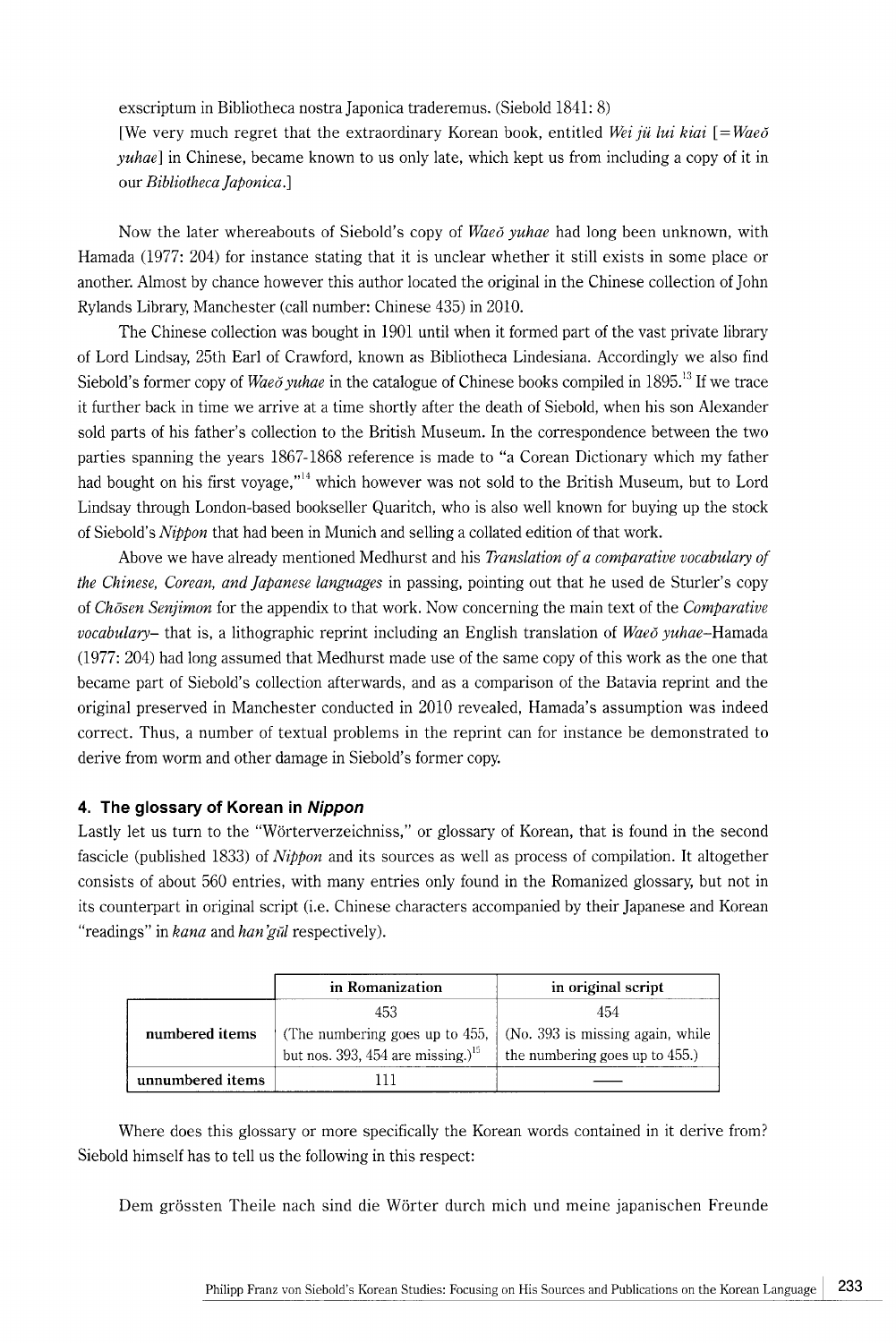aus dem Umgange mit Kooraïern gesammelt, welche dieselben in ihrer Onmunschrift mit beigefügter Erklärung durch die schinesischen Charaktere, schrieben. Einige Wörter und viele der schinesisch-kooraïschen sind aus dem erwähnten *Tsiân dsü-wên* genommen; die aus dem Vocabulaire des Herrn Klaproth füllten dabei eine grosse Lücke aus. Da wir sie jedoch, wie Herr Klaproth selbst bemerkt, weil ihre Aussprache sich auf eine Angabe in schinesischen Charakteren gründet, nicht durchgehends für richtig mögen gelten lassen, glaubten wir sie durch Cursivschrift von den übrigen unterscheiden zu müssen. *(Nippon VII: 14)* 

[For the most part these words were collected by myself and my Japanese friends through our contact with the Koreans, who wrote them down in their *Onmun* [= $\delta$ *nmun* 諺文] script with explanations in Chinese characters added. A number of [purely Korean] words and many of the Sino-Korean ones are taken from the above-mentioned *Tsian dsil-wen* [ *=Ch'onjamun];* those taken from the glossary of Klaproth filled a large gap in this respect. As we cannot however consider them correct in their entirety, as their pronunciation is based on renderings in Chinese characters-as mentioned by Klaproth himself-, we found it necessary to distinguish them from the others by using italics.]

Let us first consider the role Klaproth's glossary and *Ch 'onjamun* have played in the compilation, which are both explicitly mentioned here.

Klaproth published three different glossaries of Korean over time.<sup>16</sup> It is the last of these Siebold made use of, forming part of Klaproth's French adaptation of *Sangoku tsūran zusetsu* 三國通覽圖説 published as *Abercu général des trois royaumes* in 1832. Counting the words printed in italics we find 125 words distributed over 115 entries (plus an additional two words which have not yet been identified with certainty), amounting to about 15 percent of the overall number of Korean words in the glossary. Also, among these 115 entries there are no less than 103 that do not contain anything else apart from the words quoted from Klaproth, i.e. they are given without any additions from other sources. Put differently, words taken from Klaproth account for almost about one fifth of the entire glossary.

Note also that Klaproth's glossary of 1832 quotes words taken from the glossary found in *Jilin leishi* 鷄林類事 in a column separate from words deriving from other sources. Obviously the statement that "their pronunciation is based on renderings in Chinese characters" does not apply to the latter category of words, but only to the former-yet if we survey the words taken from Klaproth and given in italics here in the "Worterverzeichniss," we notice that they are by no means taken from *jilin leis hi* throughout. In fact, we also find not few words in italics which were taken from *Tongui pogam,* or also Witsen (1705) and Broughton (1804) for instance.<sup>17</sup>

|            | "Wörterverzeichniss"<br>Klaproth |                                 | source                         |  |
|------------|----------------------------------|---------------------------------|--------------------------------|--|
| 'evebrow'  | 159b: noun chip                  | noun chip                       | <i>Noonship</i> 'The eye-brow' |  |
|            | 'Augenbrauen'                    | 'Sourcils' (133)                | (Broughton 1804: 391)          |  |
| 'cheek'    | $158b:$ spaim                    | spaïm                           | Spaem 'de Wangen'              |  |
|            | 'Wange'                          | 'Joues' $(134)$                 | (Witsen 1705: 52)              |  |
| 'scorpion' | 109c: tsain kal                  | 蝎 견갈 (Tongǔi pogam,<br>tsaïnkal |                                |  |
|            | 'Scorpion'                       | 'Scorpion' (128)                | "t'angaek-p'yŏn," II/15r)      |  |

Next let us consider the role of *Ch 'onjamun,* which likewise accounts for a considerable portion of the Korean words in the glossary, amounting to no less than about 33 percent of the total. Unsurprisingly a great many errors found in the 1833 edition are likewise reflected here. What deserves our attention far more, however, is what might be termed pseudo-Korean words created by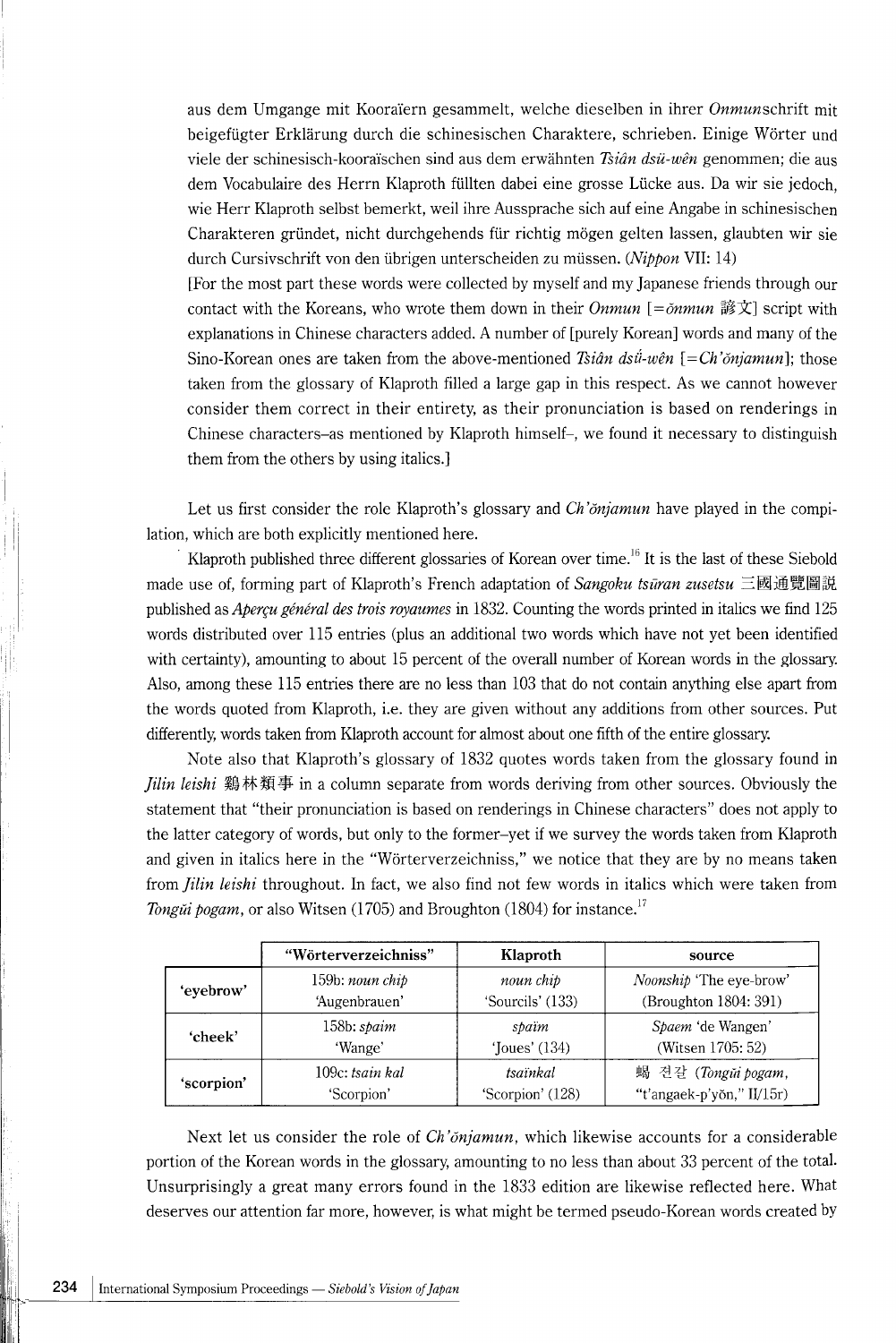Siebold or possibly by one of his collaborators on the basis of what is found in *Ch'onjamun.* Several examples are given below. Here, the often erroneous Sino-Korean character readings and Korean translational equivalents are reflected, but even worse: Quite frequently such pseudo-words-which needless to say never actually existed in Korean-were combined to form pseudo-compounds. It goes without saying that such ghost words were of no use whatsoever to "linguists and travelers" who are claimed to be the addressees of the "Worterverzeichniss" in *Nippon* (VII: 14)-and that they likewise have no value as a pre-modern source on Korean.

|                            | Ch'ŏnjamun        |                                                      |                    | "Wörterverzeichniss" <sup>18</sup> |                                                                          |
|----------------------------|-------------------|------------------------------------------------------|--------------------|------------------------------------|--------------------------------------------------------------------------|
|                            | character         | Korean                                               | Sino-Korean        | Korean                             | Sino-Korean                                                              |
| no. 70<br>雲母               | 雲 $(2v)$          | 구드<br>(error for 구룸)                                 | 운                  | kûo                                | ûn-mo<br>$(\hat{\mathbf{u}} \mathbf{n} \hat{\mathbf{\pm}})$<br>$+$ mo 모) |
|                            | $\boxplus$ (15r)  | $\circ$<br>$(\text{error for } \Theta   \mathbb{Z})$ | 모                  | $(k\hat{u} + 6\Theta)$             |                                                                          |
| no. 116<br>海堂              | 海 (3v)            | 바느<br>(error for 바다)                                 | 히                  | dsîppa<br>(dsîp 집                  | hai tang<br>(hai ই<br>+ tang 당)                                          |
|                            | 堂 (10r)           | 집                                                    | 당                  | $+$ pa <sup>b</sup> }              |                                                                          |
| no. 135<br>生善<br>(i.e. 生姜) | $\pm$ (2y)        | 날                                                    | 싱                  | nalô                               | saing-siê<br>$(s\text{aing} \, \text{S})$<br>+ siê 셔)                    |
|                            | $\check{E}$ (10v) | 이드<br>(error for 어딜)                                 | 셔<br>(error for 션) | (nal 날 + ô 어)                      |                                                                          |

If we subtract everything deriving from either Klaproth's glossary or *Ch 'onjamun* the remainder may be expected to have been "collected by myself and my Japanese friends through our contact with the Koreans," but in how far is this actually the case?

As Shinmura (1929: 3 etc.) had pointed out from early on, there is another source besides those named above that is closely connected to the glossary: The well-known work entitled *Chosen monogatari* 朝鮮物語 (1750) which has played a significant role in Siebold's study and description of Korea in general. However, as this author has demonstrated earlier (see Osterkamp 2009), it is insufficient to assume the unaltered glossary "Chosen no kokugo" 朝鮮の國語 with its 298 entries as found in book five of *Chosen monogatari* as the basis for the glossary;<sup>19</sup> rather the glossary merely served as the foundation here, but has subsequently undergone significant reworking. Much like other early Japanese glossaries of Korean, "Chosen no kokugo" contains not a single *han* 'gut letter, but the Korean words are rendered in *kana* only here. There are also *kana* spellings the underlying Korean words of which have become difficult if not impossible to identify due to scribal errors for instance. In order to remedy these shortcomings and to turn the original "Chosen no kokugo" into what we see in *Nippon* a considerable amount of knowledge of both the Korean language and script was indispensable. Now if we think of persons among Siebold's contacts in Japan who were equipped with such knowledge, it is the interpreters of Korean in the service of Tsushima that naturally come to mind.<sup>20</sup> This seems all the more probable in view of the fact that common problems observed in early Japanese sources on Korean are met with here as well. To sum up: While it may be true that these words were collected "through contact with the Koreans" at least indirectly, this was utterly impossible to Siebold on his own, which strongly suggests involvement of "my Japanese friends."

The materials ultimately deriving from *Chosen monogatari* again amount to 33 percent of the total, just like it is the case for *Ch '6njamun.* With this the major sources of "Worterverzeichniss" have been exhausted, but there are still entries that cannot be explained as being taken from either of the sources referred to so far. In fact, there are some further minor sources, the following of with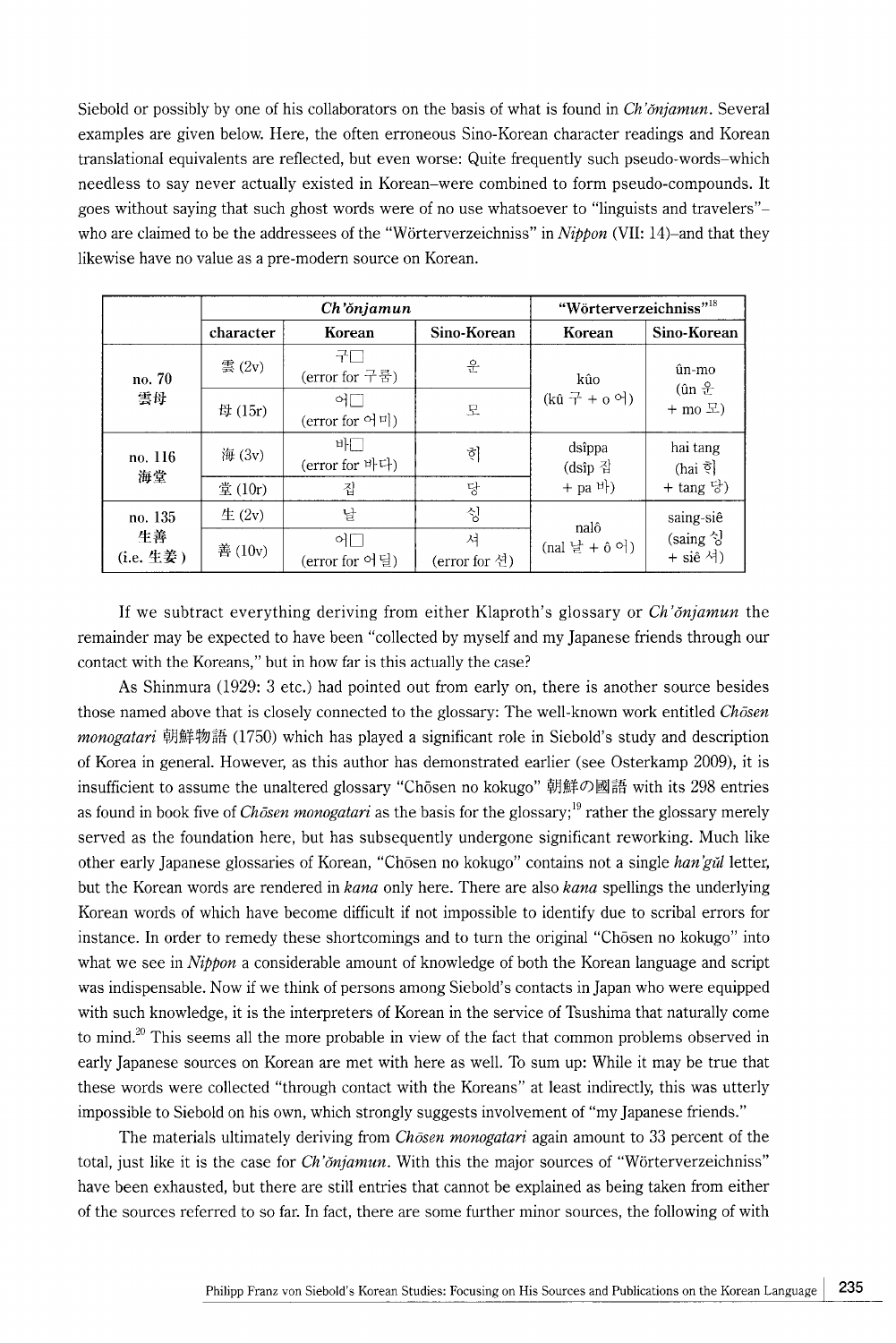could be identified up to now:

I I'

- Sino-Korean character readings and translational equivalents in Korean added to the Chinese poems written by Koreans and collected by Siebold *(Nippon,* fascicle  $2$ )= $11\%$
- words Siebold had earlier included in the comparative vocabulary that forms part of his "Einige Worte iiber den Ursprung der Japanesen" =4%

In the end words that can be deemed to have been gathered by Siebold himself "through contact with the Koreans" amount to a mere 11 percent. The remainder is either taken directly from earlier publications (such as Klaproth's glossary or *Ch'onjamun*), or at least indirectly, i.e. involving an additional step of rewriting and rearranging with the support of interpreters of Korean or other knowledgeable Japanese informants. The respective share of the different sources discussed above may be summarized up as follows:



What remains to be done now is an in-depth study of the various scattered sources providing us with valuable insights into the process of compilation of the glossary, such as those in the Brandenstein Archives but also in Bochum, Berlin, Leiden and Vienna. So far the following manuscripts from (1) to (6) could be located:

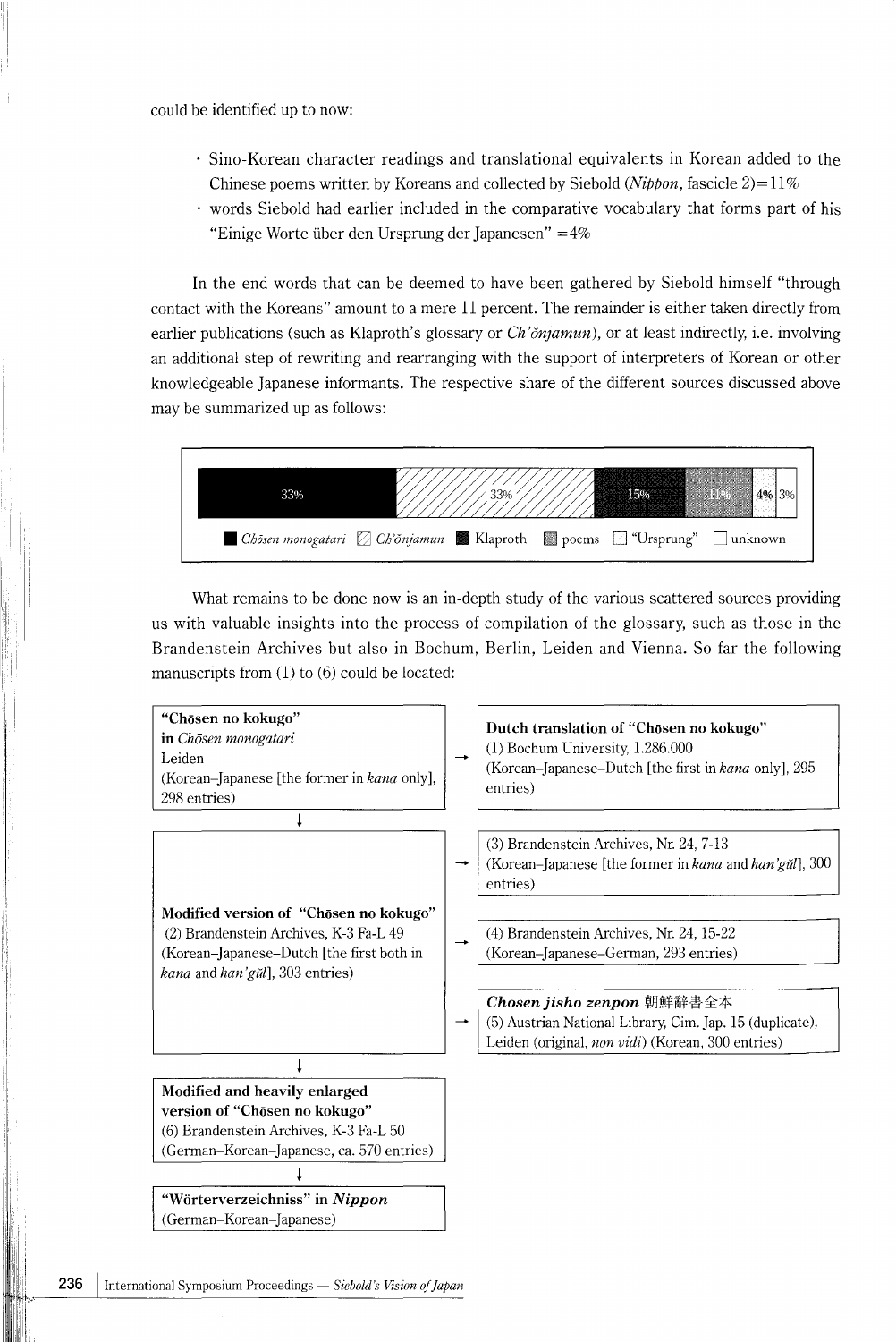(6) is already close to the "Worterverzeichniss" as found in *Nippon,* whereas (1) to (5) belong to an earlier stage and still reflect the underlying glossary "Chosen no kokugo" fairly well. (1) is entitled "Einige Kooreische Worte" and is a manuscript copy of more or the less the entire glossary "Chosen no kokugo" with Dutch translations added.<sup>21</sup> The Korean words are still merely given in *kana* here and no renderings in the Korean alphabet as in *Nippon* are found here yet. Recently Constantin von Brandenstein-Zeppelin has drawn attention to the existence of a manuscript catalogue listing the "dissertations" written by Siebold's Japanese students and collaborators-among which we also find "Einige Kooreische Worte," albeit without any indication as to its authorship. $^{22}$ 

(2) can probably best explained as the work of a Japanese interpreter of Korean, be it one of Siebold's students or not. Entries in "Chosen no kokugo" that are difficult to understand, if not entirely unintelligible, are rewritten and corrected here and renderings of all words in the Korean alphabet are added. The numerals  $-$  'one',  $\equiv$  'two',  $\equiv$  'three' (all three of which are thus repeated here).  $\hat{\mathbb{g}}$  and  $\mathbb{K}$  are added at the end of the glossary.<sup>23</sup> Furthermore Dutch translations are added throughout, maybe however by a different author.

(3) appears to be a copy of (2) executed however at an early stage, so that there are no translations into Dutch yet. Also the seven entries that were later deleted from (2) are still present here.<sup>24</sup> (4) is a fair copy, in which the *kana* renderings of Korean words are removed altogether, leaving only their *han 'giil* spellings intact, furthermore translations are given in German rather than Dutch here (not necessarily coinciding with the German translations in *Nippon* throughout however). While  $\hat{\mathbb{g}}$  and  $\mathbb{K}$  are present, the seven entries deleted in (2) are not found here either. (5) is likewise based on (2) and appears to be a clean copy thereof, but contains only the headwords **in** Chinese characters and their Sino-Korean and Korean equivalents. Some of the entries deleted in (2) are not reflected here (namely 江戸, 大坂 and 計). The manuscript also comprises several other related items, such as two syllabary charts *(panjolp'yo* 反切表) and the Chinese poems by the Koreans Siebold met.

**In** (6) the Dutch translations were eventually replaced by German ones; also many translational equivalents in Japanese are added here together with Romanizations for both the Korean and Japanese words. It was also at this stage seen here that the large-scale enlargement on the basis of *Ch 'onjamun* etc. was carried out.

#### **References**

- Broughton, William Robert (1804): *A voyage of discovery to the North Pacific Ocean.* London: T. Cadell & W. Davies.
- Edmond, John Phillip (1895): *Bibliotheca Lindesiana. Catalogue of Chinese books and manuscripts.* Privately printed.
- Endlicher, Stephan (1837): *Verzeichniss der chinesischen und japanischen Miinzen des k. k. Miinz- und Antiken-Cabinetes in Wien. Nebst einer Ubersicht der chinesischen und japan is chen Bucher der k. k. Hofbibliothek.*  Wien: Beck'sche Universitäts-Buchhandlung.
- Friese, Eberhard (1983): *Philipp Franz von Siebold als friiher Exponent der Ostasienwissenschaften.* Bochum: Studienverlag Brockmeyer.
- Hamada Atsushi 浜田敦 (1977): "Kinrin shokoku ni kansuru jōhō: Chōsen" 近隣諸国に関する情報:朝鮮. In: Iwao Seiichi 岩生成一 et al. (eds.): *Shīboruto 'Nippon' no kenkyū to kaisetsu シ*ーボルト「日本」の研究と解 説. Tōkyō: Kōdansha, pp. 198-207.
- Hoffmann, Johann Joseph (1840): *Das* 千字文 Tsiän dsü wen oder Buch von tausend Wörtern, aus dem *Schinesischen, mit Beriicksichtigung der koraischen und japanischen Ubersetzung, ins Deutsche iibertragen,*  Leiden.
- Klaproth, Julius (1832): 三國通覽圖説 *San kokf tsou ran to sets, ou aperçu général des trois royaumes.* Paris: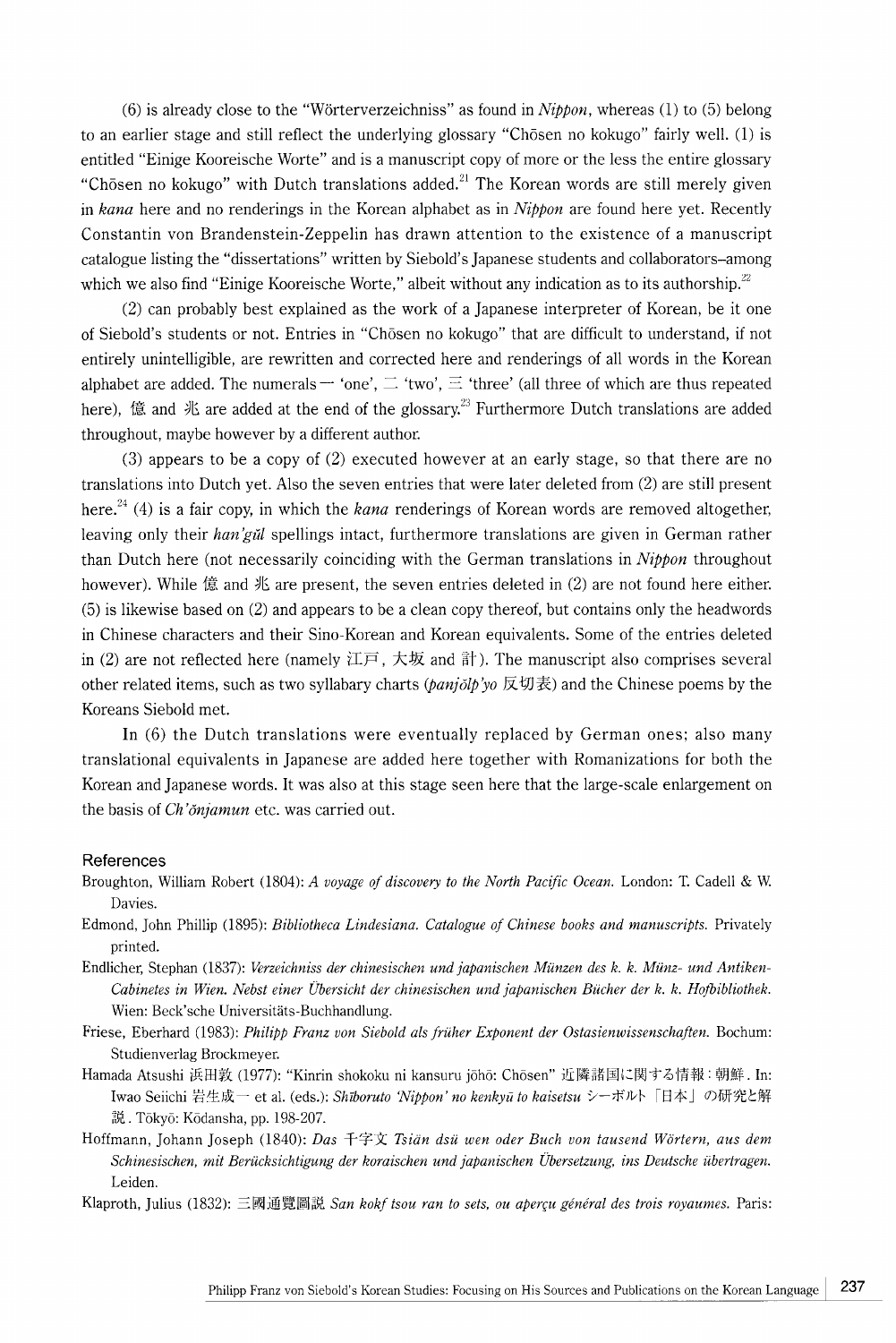Oriental Translation Fund.

Ko Yŏnggŭn 高永根 (1989): "Chibolt'ŭ-ŭi Han'guk kirok yŏn'gu" 지볼트 (Fr. von Siebold) 의 韓國記錄 研究. In: *Tongyanghak* 東洋學 19: 1-64.

Maema Kyōsaku 前間恭作 (1937): *Chōsen no hanpon* 朝鮮の板本. Fukuoka: Matsuura shoten.

- Osterkamp, Sven (2009): "Selected materials on Korean from the Siebold Archive in Bochum-Preceded by Some General Remarks Regarding Siebold's Study of Korean." In: *Bochumer ]ahrbuch zur Ostasienforschung* 33: 187-216.
- Pak Chongja (2005) "Chosen monogatari-ui 'Chosen no kokugo'-e taehayo" 『朝鮮物語』의「朝鮮の國語」에 대하여. In: *Irŏ ilmunhak yŏn'gu* 日語日文學研究 54: 159-178.
- Serrurier, Lindor (1896): *Bibliotheque japonaise.* Leiden: E. J. Brill.
- Shinmura Izuru 新村出 (1929): "Oranda Raiden daigaku hōshoshi" 和蘭ライデン大學訪書誌. In: *Shomotsu raisan* 書物禮讚 9: 1-4, 7.
- Siebold, Philipp Franz von (1841): *Isagoge in Bibliothecam ]aponicam et studium literarum japonicarum.*  Lugduni-Batavorum: apud auctorem.
- --; Hoffmann, Johann Joseph (1845): *Catalogus librorum et manuscriptorum ]aponicorum a Ph. Fr. de Siebold collectorum, annexa enumeratione illorum, qui in Museo Regia Hagano servantur.* Lugduni-Batavorum: apud auctorem.

T6th, Veronika V. (2011): *Ausgewiihlte ]aponica in der Osterreichischen Nationalbibliothek.* University of Vienna.

- Walravens, Hartmut (2002): *Julius Klaproth (1783-1835). Briefwechsel mit Gelehrten, großenteils aus dem Akademiearchiv in St. Petersburg.* Wiesbaden: Harrassowitz.
- Witsen, Nicolaes (1705): *Noord en Oost Tartarye, ofte bondig antwerp Van eenige dier Ianden en volken, Welke*  voormaels bekent zijn geweest. Tweede Druk. Amsterdam: François Halma.

#### **Note**

- 1 Similar statements are also found in Siebold's correspondence. For instance he informs Julius Klaproth that "Ich besitze unter andern ein Chinesisch Koreisches Worterbuch, in Korea gedruckt, eine herrliche Ausgabe!" ["Among other things I am in the possession of a Chinese-Korean dictionary printed in Koreaa splendid edition!") (9 October 1830) or that "Mehrmals habe ich zu Nagasaki schiffbriichige Kooraier kennen gelernt, und diese haben mir unter andern einen in Koorai gedruckten Wortschatz mitgetheilt." ["I have repeatedly met shipwrecked Koreans in Nagasaki, and they have presented to me among other things a vocabulary printed in Korea.") (19 August 1832; see Walravens 2002: 97, 98 respectively). The actual title is not mentioned here, but seeing as to how Siebold refers to the 1833 reprint of *Ch'onjamun* as "ein schinesisches und Kooraisches Worterbuch" ["a Chinese-Korean dictionary"] (2 February 1834, letter to Nees von Esenbeck in the possession of Berlin State Library, Sammlung Darmstaedter, Asien 1823 (5), leaf 13v) briefly after its publication, the passages above do in all likeliness refer to the same work-which in any case was the only "Korean print" available to Siebold at that time.
- 2 See the preceding footnote. Previous scholarship has similarly suggested so; see e.g. Ko (1989: 24) who states that "this book was certainly a present he received from the aforementioned castaways" ( $\circ$ )  $\mathbb{R}^2$ . 이미 언급한 漂着民으로부터 받은 선물임에 틀림없다).
- 3 Rendered here however as "Tsian dsii wen, ta pen" and "Sen-zi-mon, tai-hon" respectively.
- 4 Apart from the copy in Leiden there appear to be further ones *(non vidi)* in the Toyo bunko 東洋文庫 (Maema Kyosaku's former copy), in the possession of Tokyo University (possibly from the collection of Kurokawa Mayori 黒川真頼), and at the Kyujanggak 奎章閣 (lacking the postscript however).
- 5 The exemplar Medhurst put into use was at the time part of the collection of Johan Willem de Sturler, who had served as the head of the Dutch trading post on Dejima up until 1826; it is nowadays in the possession of the Bibliotheque nationale de France in Paris (call number: Japonais 369). Other copies appear to be in the possession of Kansai University (part of the Naitō 内藤 collection) and of Tōkyō Metropolitan Library (from the collection of Andō Masatsugu 安藤正次).
- 6 See e.g. Siebold (1841: 7) or Siebold/Hoffmann (1845: 20, no. 330).
- 7 For the present paper an exemplar in the possession of the Kyujanggak was used (call number:  $\textcircled{\texttt{29801}}$ ).
- 8 See Brandenstein Archives, B-3 Fa-C 27 (44r) and B-3 Fa-C 28 (55r).
- 9 What is probably the final version of the list is kept in the archives of the Austrian National Library. This